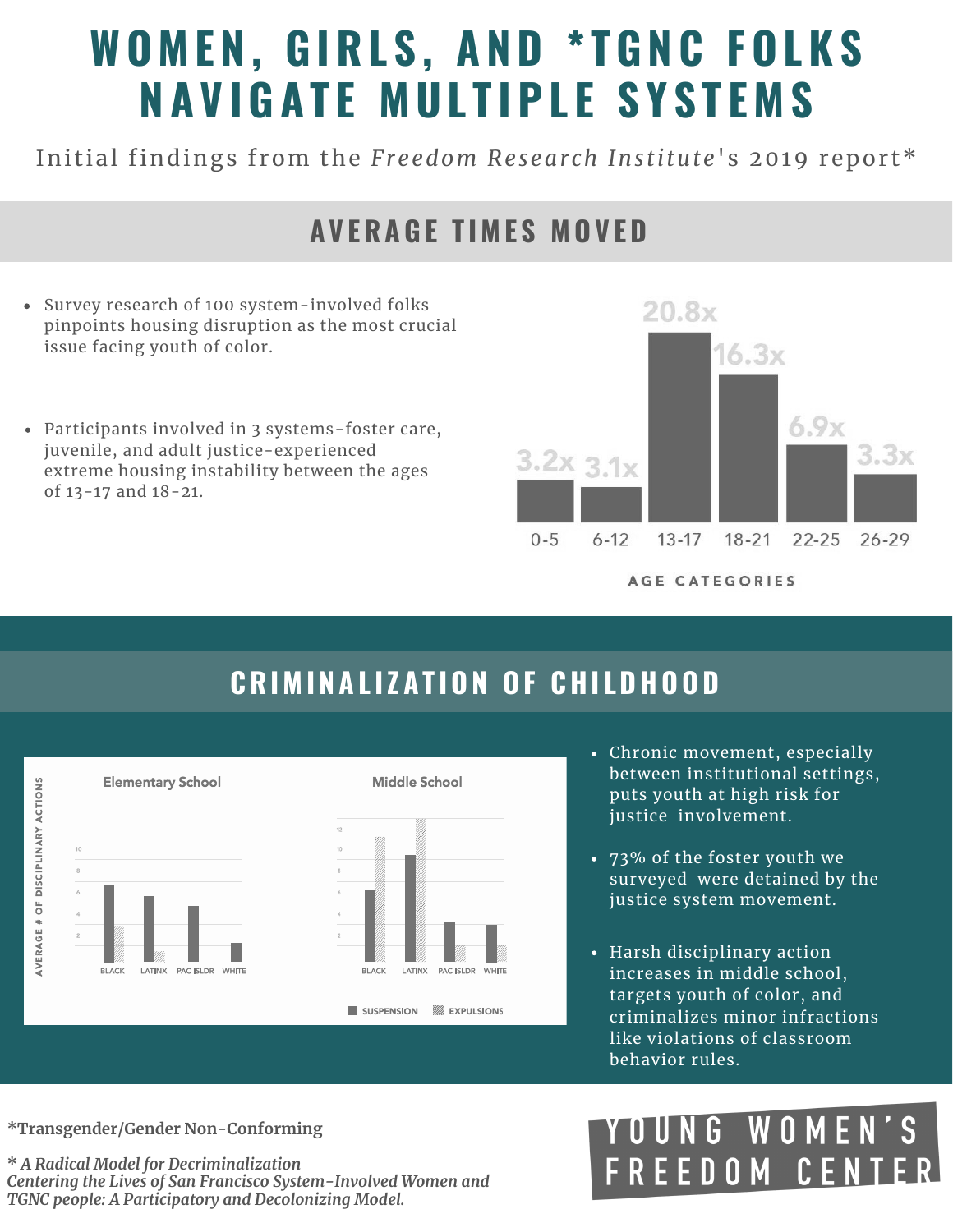# **JUV E N I L E JUS T I C E S Y S T E M S**



- The effectiveness of probation for rehabilitation declines after 8 months, and youth of color face longer terms than their white peers. Lengthy probation sustains cycles of punishment and breeds risk of incarceration.
- School-based arrests for non-violent crimes plague youth of color by high school. Probation violations for missing school and curfew extend terms, detain youth in institutional facilities, and criminalize childhood.

# **UNDERGROUND S TRE E T E CONO M Y**



Maintaining employment while system-involved is challenging. Women and TGNC folks are forced to rely on government assistance or the underground street to supplement income.

Folks engaged in sex work or activities considered offenses find themselves endangered by violence or deeper justice involvement. At the same time, government subsidies are inconsistent, unreliable, and build further reliance on institutions.